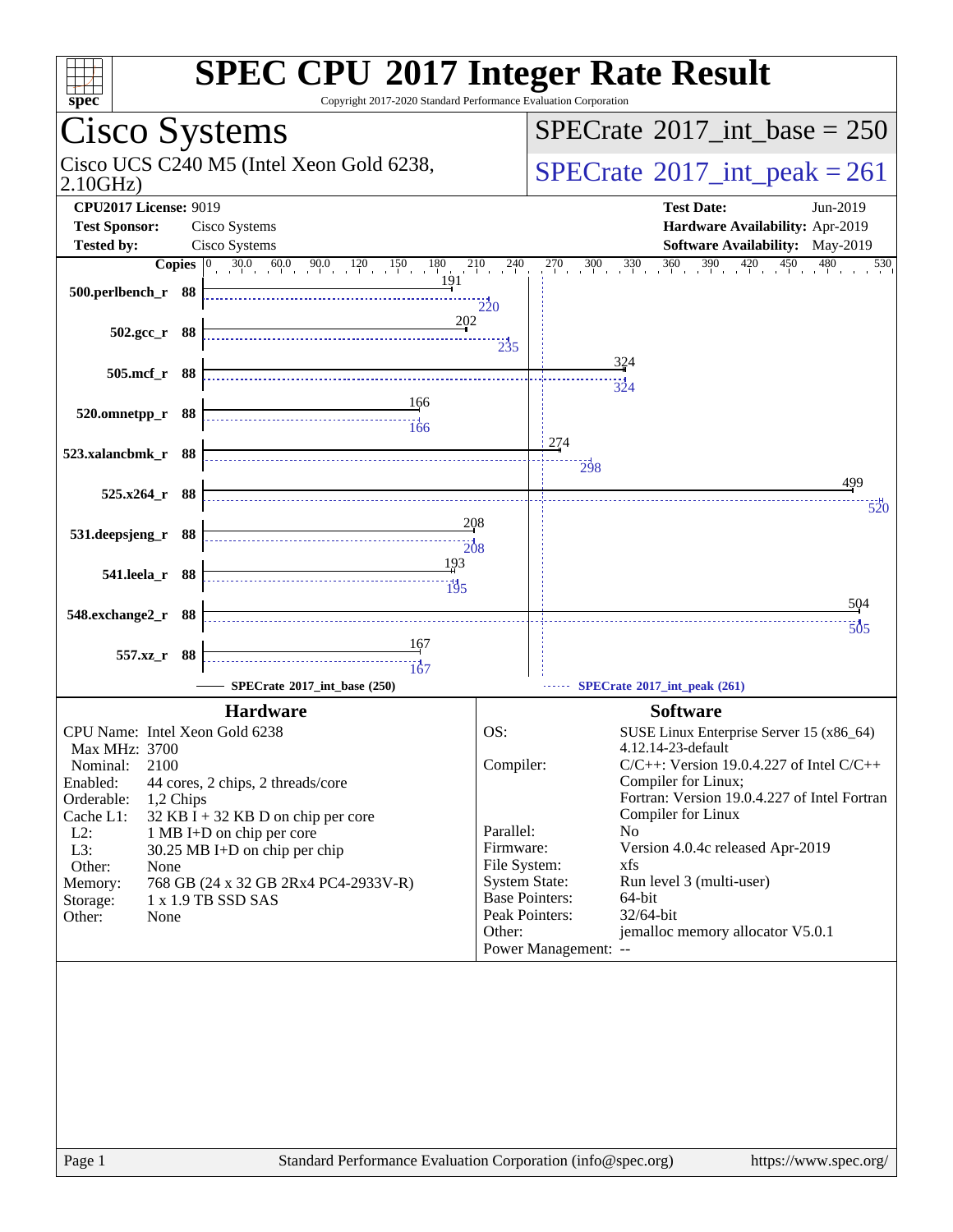

Copyright 2017-2020 Standard Performance Evaluation Corporation

## Cisco Systems

Cisco UCS C240 M5 (Intel Xeon Gold 6238,  $\vert$ [SPECrate](http://www.spec.org/auto/cpu2017/Docs/result-fields.html#SPECrate2017intpeak)®[2017\\_int\\_peak = 2](http://www.spec.org/auto/cpu2017/Docs/result-fields.html#SPECrate2017intpeak)61

 $SPECrate$ <sup>®</sup>[2017\\_int\\_base =](http://www.spec.org/auto/cpu2017/Docs/result-fields.html#SPECrate2017intbase) 250

2.10GHz)

**[CPU2017 License:](http://www.spec.org/auto/cpu2017/Docs/result-fields.html#CPU2017License)** 9019 **[Test Date:](http://www.spec.org/auto/cpu2017/Docs/result-fields.html#TestDate)** Jun-2019 **[Test Sponsor:](http://www.spec.org/auto/cpu2017/Docs/result-fields.html#TestSponsor)** Cisco Systems **[Hardware Availability:](http://www.spec.org/auto/cpu2017/Docs/result-fields.html#HardwareAvailability)** Apr-2019 **[Tested by:](http://www.spec.org/auto/cpu2017/Docs/result-fields.html#Testedby)** Cisco Systems **[Software Availability:](http://www.spec.org/auto/cpu2017/Docs/result-fields.html#SoftwareAvailability)** May-2019

#### **[Results Table](http://www.spec.org/auto/cpu2017/Docs/result-fields.html#ResultsTable)**

| <b>Base</b>                                     |               |                |                      |                |       |                | <b>Peak</b> |               |                |              |                |              |                |              |
|-------------------------------------------------|---------------|----------------|----------------------|----------------|-------|----------------|-------------|---------------|----------------|--------------|----------------|--------------|----------------|--------------|
| <b>Benchmark</b>                                | <b>Copies</b> | <b>Seconds</b> | Ratio                | <b>Seconds</b> | Ratio | <b>Seconds</b> | Ratio       | <b>Copies</b> | <b>Seconds</b> | <b>Ratio</b> | <b>Seconds</b> | <b>Ratio</b> | <b>Seconds</b> | <b>Ratio</b> |
| 500.perlbench_r                                 | 88            | 734            | 191                  | 734            | 191   | 733            | 191         | 88            | 638            | 220          | 639            | 219          | 638            | 220          |
| $502.\text{gcc}$ _r                             | 88            | 614            | 203                  | 619            | 201   | 616            | 202         | 88            | 532            | 234          | 531            | 235          | 531            | 235          |
| $505$ .mcf r                                    | 88            | 439            | 324                  | 438            | 324   | 441            | 322         | 88            | 439            | 324          | 438            | 325          | 439            | 324          |
| 520.omnetpp_r                                   | 88            | 694            | 166                  | 696            | 166   | 695            | 166         | 88            | 694            | 166          | 696            | 166          | 694            | 166          |
| 523.xalancbmk r                                 | 88            | 340            | 273                  | 340            | 274   | 339            | 274         | 88            | 312            | 298          | 312            | 298          | 312            | 298          |
| 525.x264 r                                      | 88            | 309            | 499                  | 308            | 500   | 309            | 499         | 88            | 296            | 520          | 295            | 522          | 297            | 519          |
| 531.deepsjeng_r                                 | 88            | 485            | 208                  | 484            | 208   | 484            | 208         | 88            | 484            | 208          | 485            | 208          | 484            | 208          |
| 541.leela r                                     | 88            | 754            | 193                  | 763            | 191   | 754            | 193         | 88            | 760            | 192          | 748            | 195          | 745            | 196          |
| 548.exchange2_r                                 | 88            | 457            | 505                  | 457            | 504   | 457            | 504         | 88            | 457            | 505          | 457            | 504          | 457            | 505          |
| 557.xz r                                        | 88            | 570            | 167                  | 570            | 167   | 570            | 167         | 88            | 569            | 167          | 569            | <u>167</u>   | 570            | 167          |
| $SPECrate^{\circ}2017$ int base =<br><b>250</b> |               |                |                      |                |       |                |             |               |                |              |                |              |                |              |
| $CDFC_{\text{mod}}$ $60017$ intervals $=$       |               |                | $\sim$ $\sim$ $\sim$ |                |       |                |             |               |                |              |                |              |                |              |

**[SPECrate](http://www.spec.org/auto/cpu2017/Docs/result-fields.html#SPECrate2017intpeak)[2017\\_int\\_peak =](http://www.spec.org/auto/cpu2017/Docs/result-fields.html#SPECrate2017intpeak) 261**

Results appear in the [order in which they were run](http://www.spec.org/auto/cpu2017/Docs/result-fields.html#RunOrder). Bold underlined text [indicates a median measurement](http://www.spec.org/auto/cpu2017/Docs/result-fields.html#Median).

#### **[Submit Notes](http://www.spec.org/auto/cpu2017/Docs/result-fields.html#SubmitNotes)**

 The numactl mechanism was used to bind copies to processors. The config file option 'submit' was used to generate numactl commands to bind each copy to a specific processor. For details, please see the config file.

#### **[Operating System Notes](http://www.spec.org/auto/cpu2017/Docs/result-fields.html#OperatingSystemNotes)**

Stack size set to unlimited using "ulimit -s unlimited"

#### **[General Notes](http://www.spec.org/auto/cpu2017/Docs/result-fields.html#GeneralNotes)**

Environment variables set by runcpu before the start of the run: LD\_LIBRARY\_PATH = "/home/cpu2017/lib/intel64:/home/cpu2017/lib/ia32:/home/cpu2017/je5.0.1-32" Binaries compiled on a system with 1x Intel Core i9-7900X CPU + 32GB RAM memory using Redhat Enterprise Linux 7.5 Transparent Huge Pages enabled by default Prior to runcpu invocation Filesystem page cache synced and cleared with: sync; echo 3> /proc/sys/vm/drop\_caches runcpu command invoked through numactl i.e.: numactl --interleave=all runcpu <etc> NA: The test sponsor attests, as of date of publication, that CVE-2017-5754 (Meltdown) is mitigated in the system as tested and documented. Yes: The test sponsor attests, as of date of publication, that CVE-2017-5753 (Spectre variant 1) is mitigated in the system as tested and documented. Yes: The test sponsor attests, as of date of publication, that CVE-2017-5715 (Spectre variant 2)

**(Continued on next page)**

| Page 2<br>Standard Performance Evaluation Corporation (info@spec.org)<br>https://www.spec.org/ |
|------------------------------------------------------------------------------------------------|
|------------------------------------------------------------------------------------------------|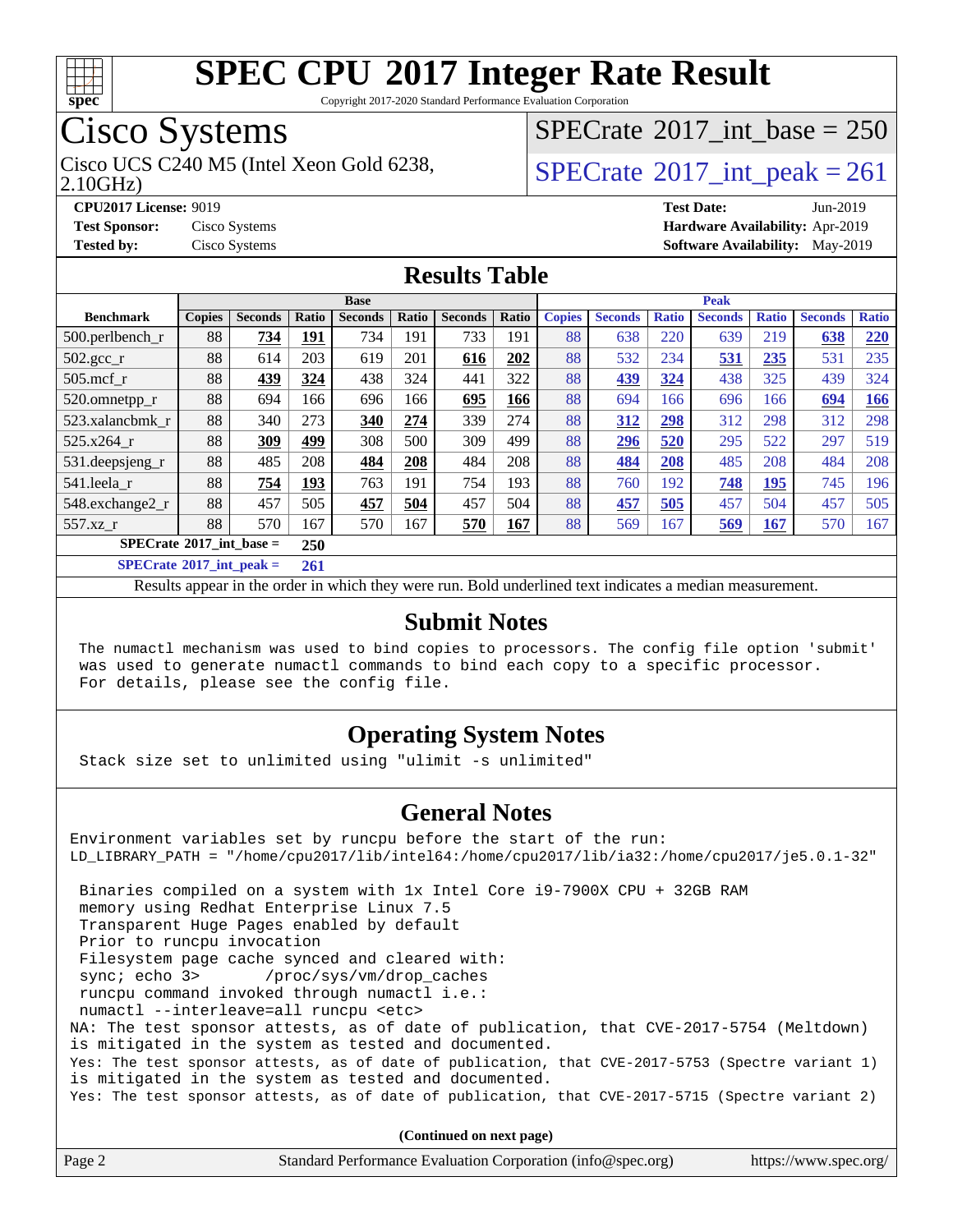

Copyright 2017-2020 Standard Performance Evaluation Corporation

## Cisco Systems

2.10GHz)

 $SPECTate$ <sup>®</sup>[2017\\_int\\_base =](http://www.spec.org/auto/cpu2017/Docs/result-fields.html#SPECrate2017intbase) 250

Cisco UCS C240 M5 (Intel Xeon Gold 6238,  $\text{SPECrate} \textcircled{2017\_int\_peak} = 261$  $\text{SPECrate} \textcircled{2017\_int\_peak} = 261$  $\text{SPECrate} \textcircled{2017\_int\_peak} = 261$ 

**[Test Sponsor:](http://www.spec.org/auto/cpu2017/Docs/result-fields.html#TestSponsor)** Cisco Systems **[Hardware Availability:](http://www.spec.org/auto/cpu2017/Docs/result-fields.html#HardwareAvailability)** Apr-2019

**[CPU2017 License:](http://www.spec.org/auto/cpu2017/Docs/result-fields.html#CPU2017License)** 9019 **[Test Date:](http://www.spec.org/auto/cpu2017/Docs/result-fields.html#TestDate)** Jun-2019 **[Tested by:](http://www.spec.org/auto/cpu2017/Docs/result-fields.html#Testedby)** Cisco Systems **[Software Availability:](http://www.spec.org/auto/cpu2017/Docs/result-fields.html#SoftwareAvailability)** May-2019

#### **[General Notes \(Continued\)](http://www.spec.org/auto/cpu2017/Docs/result-fields.html#GeneralNotes)**

is mitigated in the system as tested and documented. jemalloc, a general purpose malloc implementation built with the RedHat Enterprise 7.5, and the system compiler gcc 4.8.5 sources available from jemalloc.net or <https://github.com/jemalloc/jemalloc/releases> **[Platform Notes](http://www.spec.org/auto/cpu2017/Docs/result-fields.html#PlatformNotes)** BIOS Settings: Intel HyperThreading Technology set to Enabled SNC set to Enabled IMC Interleaving set to 1-way Interleave Patrol Scrub set to Disabled Sysinfo program /home/cpu2017/bin/sysinfo Rev: r5974 of 2018-05-19 9bcde8f2999c33d61f64985e45859ea9 running on linux-4z0x Tue Jun 11 08:03:06 2019 SUT (System Under Test) info as seen by some common utilities. For more information on this section, see <https://www.spec.org/cpu2017/Docs/config.html#sysinfo> From /proc/cpuinfo model name : Intel(R) Xeon(R) Gold 6238 CPU @ 2.10GHz 2 "physical id"s (chips) 88 "processors" cores, siblings (Caution: counting these is hw and system dependent. The following excerpts from /proc/cpuinfo might not be reliable. Use with caution.) cpu cores : 22 siblings : 44 physical 0: cores 0 1 2 3 4 5 8 9 10 11 12 16 17 18 19 20 21 24 25 26 27 28 physical 1: cores 0 1 2 3 4 5 8 9 10 11 12 16 17 18 19 20 21 24 25 26 27 28 From lscpu: Architecture: x86\_64 CPU op-mode(s): 32-bit, 64-bit Byte Order: Little Endian  $CPU(s):$  88 On-line CPU(s) list: 0-87 Thread(s) per core: 2 Core(s) per socket: 22 Socket(s): 2 NUMA node(s): 4 Vendor ID: GenuineIntel CPU family: 6 Model: 85 Model name: Intel(R) Xeon(R) Gold 6238 CPU @ 2.10GHz Stepping: 7 **(Continued on next page)**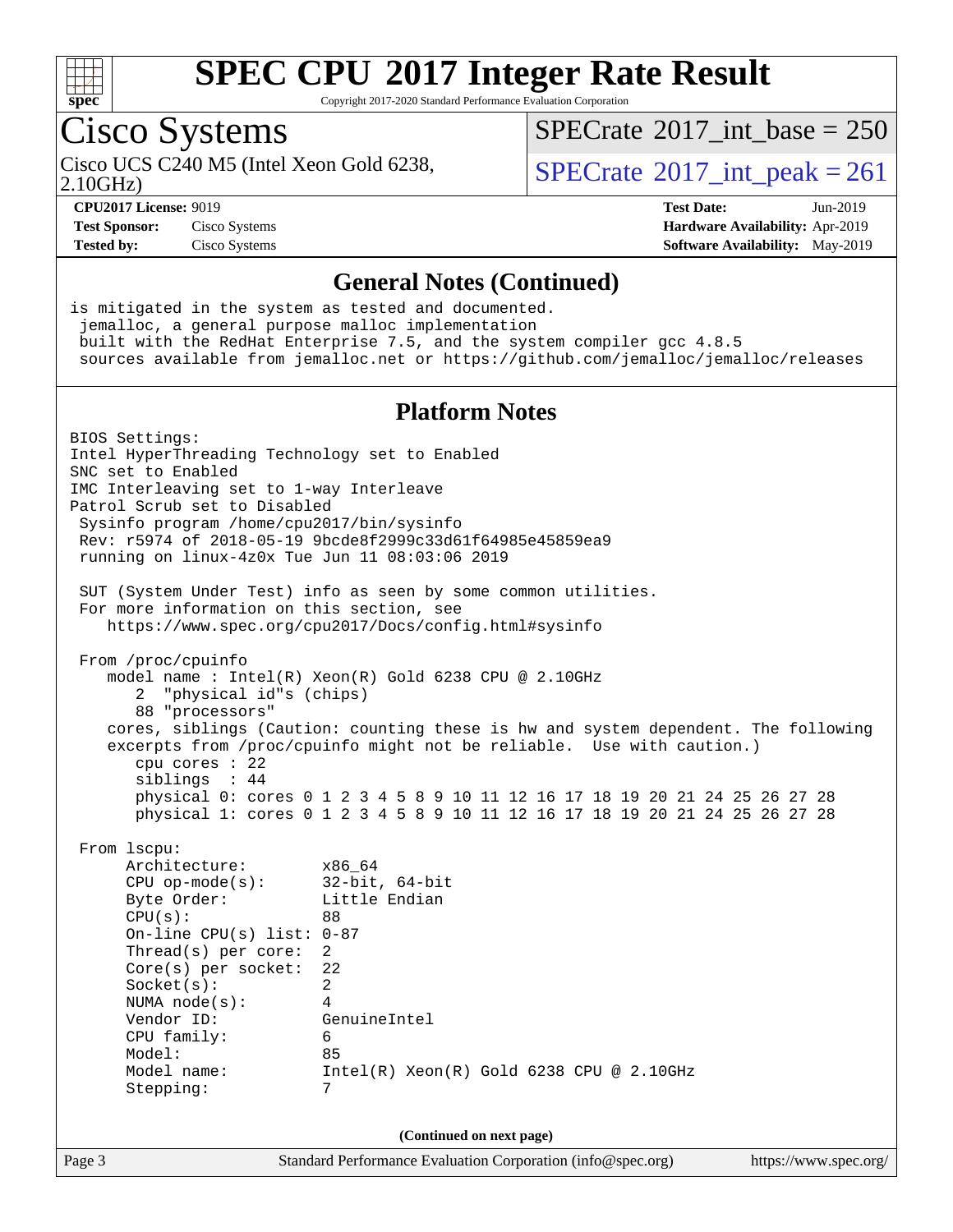

Copyright 2017-2020 Standard Performance Evaluation Corporation

Cisco Systems 2.10GHz)

 $SPECrate$ <sup>®</sup>[2017\\_int\\_base =](http://www.spec.org/auto/cpu2017/Docs/result-fields.html#SPECrate2017intbase) 250

Cisco UCS C240 M5 (Intel Xeon Gold 6238,  $\sum_{10 \text{GHz}} 10 \text{GHz}$ )

**[CPU2017 License:](http://www.spec.org/auto/cpu2017/Docs/result-fields.html#CPU2017License)** 9019 **[Test Date:](http://www.spec.org/auto/cpu2017/Docs/result-fields.html#TestDate)** Jun-2019 **[Test Sponsor:](http://www.spec.org/auto/cpu2017/Docs/result-fields.html#TestSponsor)** Cisco Systems **[Hardware Availability:](http://www.spec.org/auto/cpu2017/Docs/result-fields.html#HardwareAvailability)** Apr-2019 **[Tested by:](http://www.spec.org/auto/cpu2017/Docs/result-fields.html#Testedby)** Cisco Systems **[Software Availability:](http://www.spec.org/auto/cpu2017/Docs/result-fields.html#SoftwareAvailability)** May-2019

#### **[Platform Notes \(Continued\)](http://www.spec.org/auto/cpu2017/Docs/result-fields.html#PlatformNotes)**

| CPU MHz:                                                                             | 2100.000                                                                                                                                                  |  |  |  |  |  |
|--------------------------------------------------------------------------------------|-----------------------------------------------------------------------------------------------------------------------------------------------------------|--|--|--|--|--|
| $CPU$ $max$ $MHz$ :<br>CPU min MHz:                                                  | 3700.0000<br>1000.0000                                                                                                                                    |  |  |  |  |  |
| BogoMIPS:                                                                            | 4200.00                                                                                                                                                   |  |  |  |  |  |
| Virtualization:                                                                      | $VT - x$                                                                                                                                                  |  |  |  |  |  |
| $L1d$ cache:                                                                         | 32K                                                                                                                                                       |  |  |  |  |  |
| Lli cache:                                                                           | 32K                                                                                                                                                       |  |  |  |  |  |
| L2 cache:                                                                            | 1024K                                                                                                                                                     |  |  |  |  |  |
| L3 cache:                                                                            | 30976K                                                                                                                                                    |  |  |  |  |  |
| NUMA node0 CPU(s):                                                                   | $0-2, 6-8, 11-13, 17, 18, 44-46, 50-52, 55-57, 61, 62$                                                                                                    |  |  |  |  |  |
| NUMA $node1$ $CPU(s):$                                                               | 3-5, 9, 10, 14-16, 19-21, 47-49, 53, 54, 58-60, 63-65                                                                                                     |  |  |  |  |  |
| NUMA $node2$ $CPU(s)$ :                                                              | 22-24, 28-30, 33-35, 39, 40, 66-68, 72-74, 77-79, 83, 84                                                                                                  |  |  |  |  |  |
| NUMA $node3$ $CPU(s):$                                                               | 25-27, 31, 32, 36-38, 41-43, 69-71, 75, 76, 80-82, 85-87                                                                                                  |  |  |  |  |  |
| Flaqs:                                                                               | fpu vme de pse tsc msr pae mce cx8 apic sep mtrr pge mca cmov                                                                                             |  |  |  |  |  |
|                                                                                      | pat pse36 clflush dts acpi mmx fxsr sse sse2 ss ht tm pbe syscall nx pdpe1gb rdtscp                                                                       |  |  |  |  |  |
|                                                                                      | lm constant_tsc art arch_perfmon pebs bts rep_good nopl xtopology nonstop_tsc cpuid                                                                       |  |  |  |  |  |
|                                                                                      | aperfmperf tsc_known_freq pni pclmulqdq dtes64 monitor ds_cpl vmx smx est tm2 ssse3<br>sdbg fma cx16 xtpr pdcm pcid dca sse4_1 sse4_2 x2apic movbe popcnt |  |  |  |  |  |
|                                                                                      | tsc_deadline_timer aes xsave avx f16c rdrand lahf_lm abm 3dnowprefetch cpuid_fault                                                                        |  |  |  |  |  |
|                                                                                      | epb cat_13 cdp_13 invpcid_single intel_ppin mba tpr_shadow vnmi flexpriority ept                                                                          |  |  |  |  |  |
|                                                                                      | vpid fsgsbase tsc_adjust bmil hle avx2 smep bmi2 erms invpcid rtm cqm mpx rdt_a                                                                           |  |  |  |  |  |
|                                                                                      | avx512f avx512dq rdseed adx smap clflushopt clwb intel_pt avx512cd avx512bw avx512vl                                                                      |  |  |  |  |  |
|                                                                                      | xsaveopt xsavec xgetbvl xsaves cqm_llc cqm_occup_llc cqm_mbm_total cqm_mbm_local                                                                          |  |  |  |  |  |
|                                                                                      | ibpb ibrs stibp dtherm ida arat pln pts hwp hwp_act_window hwp_epp hwp_pkg_req pku                                                                        |  |  |  |  |  |
|                                                                                      | ospke avx512_vnni arch_capabilities ssbd                                                                                                                  |  |  |  |  |  |
|                                                                                      |                                                                                                                                                           |  |  |  |  |  |
| /proc/cpuinfo cache data                                                             |                                                                                                                                                           |  |  |  |  |  |
| cache size : 30976 KB                                                                |                                                                                                                                                           |  |  |  |  |  |
| From numactl --hardware WARNING: a numactl 'node' might or might not correspond to a |                                                                                                                                                           |  |  |  |  |  |
| physical chip.                                                                       |                                                                                                                                                           |  |  |  |  |  |
| $available: 4 nodes (0-3)$                                                           |                                                                                                                                                           |  |  |  |  |  |
|                                                                                      | node 0 cpus: 0 1 2 6 7 8 11 12 13 17 18 44 45 46 50 51 52 55 56 57 61 62                                                                                  |  |  |  |  |  |
| node 0 size: 192101 MB                                                               |                                                                                                                                                           |  |  |  |  |  |
| node 0 free: 191580 MB                                                               |                                                                                                                                                           |  |  |  |  |  |
| node 1 cpus: 3 4 5 9 10 14 15 16 19 20 21 47 48 49 53 54 58 59 60 63 64 65           |                                                                                                                                                           |  |  |  |  |  |
| node 1 size: 193526 MB                                                               |                                                                                                                                                           |  |  |  |  |  |
| node 1 free: 193233 MB                                                               |                                                                                                                                                           |  |  |  |  |  |
|                                                                                      | node 2 cpus: 22 23 24 28 29 30 33 34 35 39 40 66 67 68 72 73 74 77 78 79 83 84                                                                            |  |  |  |  |  |
| node 2 size: 193497 MB                                                               |                                                                                                                                                           |  |  |  |  |  |
| node 2 free: 193256 MB                                                               |                                                                                                                                                           |  |  |  |  |  |
| node 3 size: 193524 MB                                                               | node 3 cpus: 25 26 27 31 32 36 37 38 41 42 43 69 70 71 75 76 80 81 82 85 86 87                                                                            |  |  |  |  |  |
| node 3 free: 193284 MB                                                               |                                                                                                                                                           |  |  |  |  |  |
| node distances:                                                                      |                                                                                                                                                           |  |  |  |  |  |
| node<br>$\mathbf 1$<br>0<br>2<br>3                                                   |                                                                                                                                                           |  |  |  |  |  |
| 0:<br>10<br>11<br>21<br>21                                                           |                                                                                                                                                           |  |  |  |  |  |
|                                                                                      |                                                                                                                                                           |  |  |  |  |  |
| (Continued on next page)                                                             |                                                                                                                                                           |  |  |  |  |  |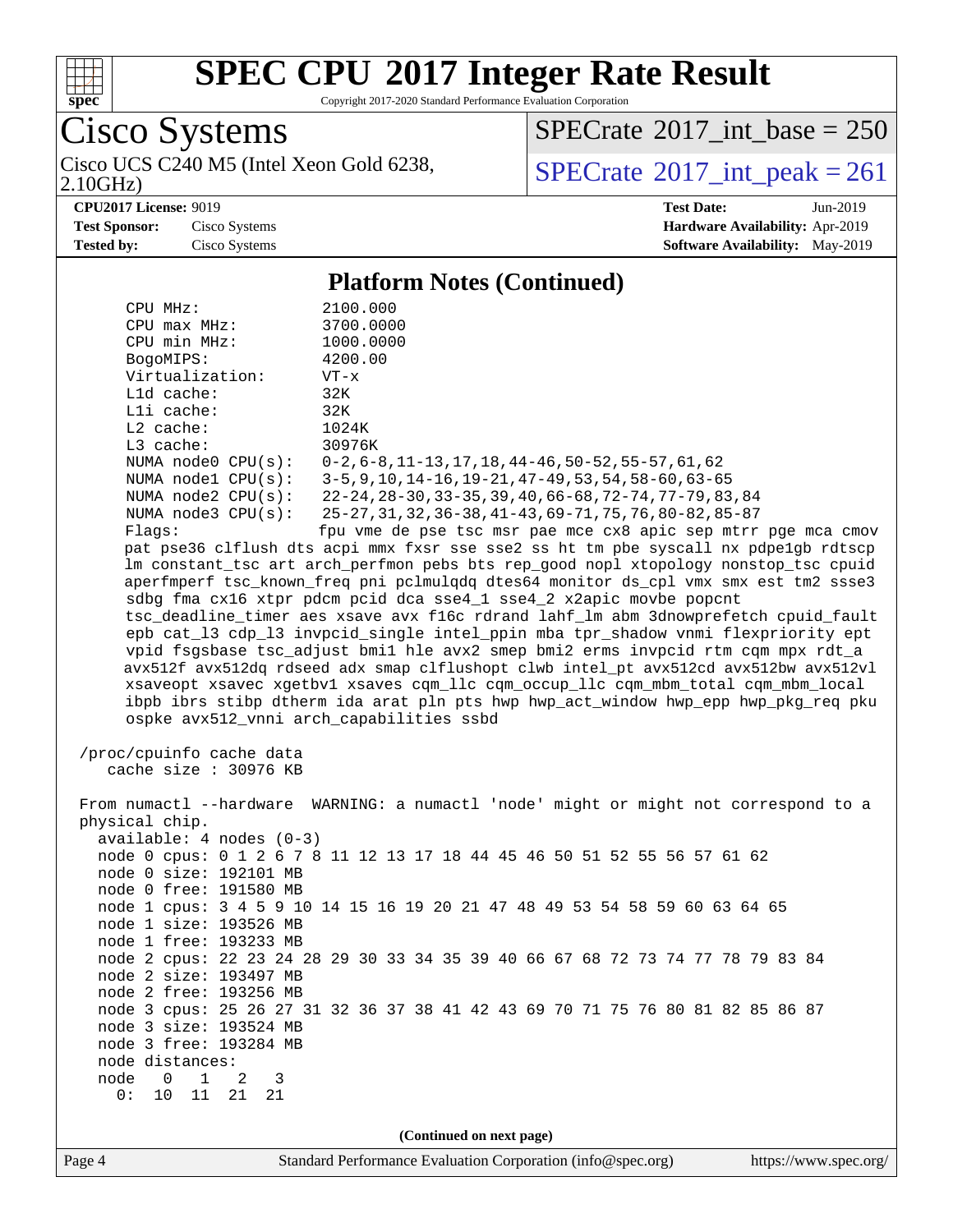

Copyright 2017-2020 Standard Performance Evaluation Corporation

Cisco Systems 2.10GHz) Cisco UCS C240 M5 (Intel Xeon Gold 6238,  $\text{SPECrate} \textcircled{2017\_int\_peak} = 261$  $\text{SPECrate} \textcircled{2017\_int\_peak} = 261$  $\text{SPECrate} \textcircled{2017\_int\_peak} = 261$  $SPECTate$ <sup>®</sup>[2017\\_int\\_base =](http://www.spec.org/auto/cpu2017/Docs/result-fields.html#SPECrate2017intbase) 250 **[CPU2017 License:](http://www.spec.org/auto/cpu2017/Docs/result-fields.html#CPU2017License)** 9019 **[Test Date:](http://www.spec.org/auto/cpu2017/Docs/result-fields.html#TestDate)** Jun-2019 **[Test Sponsor:](http://www.spec.org/auto/cpu2017/Docs/result-fields.html#TestSponsor)** Cisco Systems **[Hardware Availability:](http://www.spec.org/auto/cpu2017/Docs/result-fields.html#HardwareAvailability)** Apr-2019 **[Tested by:](http://www.spec.org/auto/cpu2017/Docs/result-fields.html#Testedby)** Cisco Systems **[Software Availability:](http://www.spec.org/auto/cpu2017/Docs/result-fields.html#SoftwareAvailability)** May-2019 **[Platform Notes \(Continued\)](http://www.spec.org/auto/cpu2017/Docs/result-fields.html#PlatformNotes)** 1: 11 10 21 21 2: 21 21 10 11 3: 21 21 11 10 From /proc/meminfo MemTotal: 791193312 kB HugePages\_Total: 0<br>Hugepagesize: 2048 kB Hugepagesize: From /etc/\*release\* /etc/\*version\* os-release: NAME="SLES" VERSION="15" VERSION\_ID="15" PRETTY\_NAME="SUSE Linux Enterprise Server 15" ID="sles" ID\_LIKE="suse" ANSI\_COLOR="0;32" CPE\_NAME="cpe:/o:suse:sles:15" uname -a: Linux linux-4z0x 4.12.14-23-default #1 SMP Tue May 29 21:04:44 UTC 2018 (cd0437b) x86\_64 x86\_64 x86\_64 GNU/Linux Kernel self-reported vulnerability status: CVE-2017-5754 (Meltdown): Not affected CVE-2017-5753 (Spectre variant 1): Mitigation: \_\_user pointer sanitization CVE-2017-5715 (Spectre variant 2): Mitigation: Indirect Branch Restricted Speculation, IBPB, IBRS\_FW run-level 3 Jun 11 08:01 SPEC is set to: /home/cpu2017 Filesystem Type Size Used Avail Use% Mounted on /dev/sdaf1 xfs 891G 31G 860G 4% / Additional information from dmidecode follows. WARNING: Use caution when you interpret this section. The 'dmidecode' program reads system data which is "intended to allow hardware to be accurately determined", but the intent may not be met, as there are frequent changes to hardware, firmware, and the "DMTF SMBIOS" standard. BIOS Cisco Systems, Inc. C240M5.4.0.4c.0.0411190411 04/11/2019 Memory: 24x 0xCE00 M393A4K40CB2-CVF 32 GB 2 rank 2933, configured at 2934 (End of data from sysinfo program)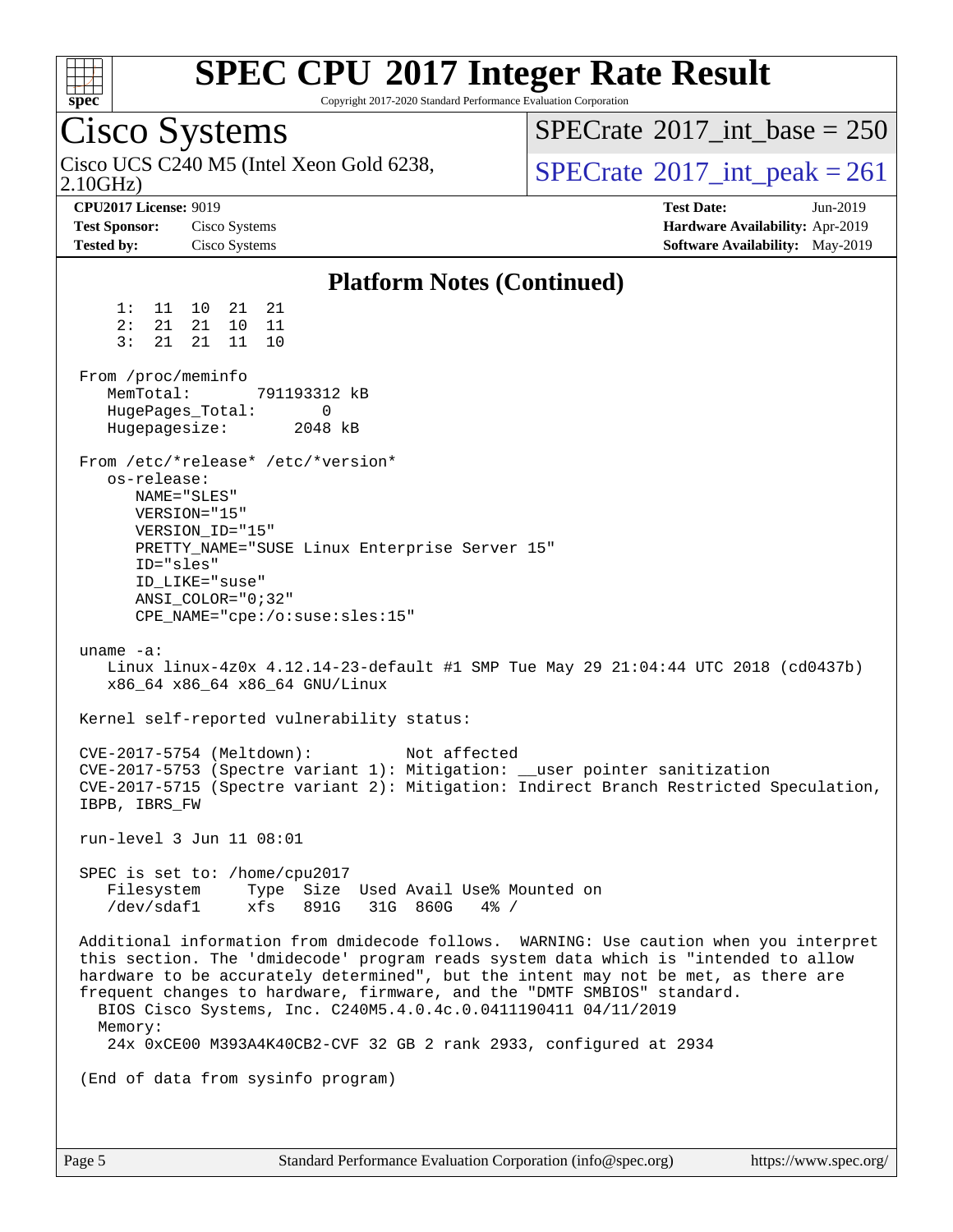

Copyright 2017-2020 Standard Performance Evaluation Corporation

## Cisco Systems

2.10GHz)

 $SPECrate$ <sup>®</sup>[2017\\_int\\_base =](http://www.spec.org/auto/cpu2017/Docs/result-fields.html#SPECrate2017intbase) 250

Cisco UCS C240 M5 (Intel Xeon Gold 6238,  $\text{SPECrate} \textcircled{\,} 2017\_int\_peak = 261$  $\text{SPECrate} \textcircled{\,} 2017\_int\_peak = 261$  $\text{SPECrate} \textcircled{\,} 2017\_int\_peak = 261$ 

**[CPU2017 License:](http://www.spec.org/auto/cpu2017/Docs/result-fields.html#CPU2017License)** 9019 **[Test Date:](http://www.spec.org/auto/cpu2017/Docs/result-fields.html#TestDate)** Jun-2019 **[Test Sponsor:](http://www.spec.org/auto/cpu2017/Docs/result-fields.html#TestSponsor)** Cisco Systems **[Hardware Availability:](http://www.spec.org/auto/cpu2017/Docs/result-fields.html#HardwareAvailability)** Apr-2019 **[Tested by:](http://www.spec.org/auto/cpu2017/Docs/result-fields.html#Testedby)** Cisco Systems **[Software Availability:](http://www.spec.org/auto/cpu2017/Docs/result-fields.html#SoftwareAvailability)** May-2019

### **[Compiler Version Notes](http://www.spec.org/auto/cpu2017/Docs/result-fields.html#CompilerVersionNotes)**

| $\vert$ 502.gcc_r(peak)<br>C                                                                                                                                                           |                       |
|----------------------------------------------------------------------------------------------------------------------------------------------------------------------------------------|-----------------------|
| Intel(R) C Intel(R) 64 Compiler for applications running on IA-32, Version<br>19.0.4.227 Build 20190416<br>Copyright (C) 1985-2019 Intel Corporation. All rights reserved.             |                       |
| $500. perlbench_r(base, peak) 502. gcc_r(base) 505. mcf_r(base, peak)$<br>C<br>$525.x264_r(base, peak) 557.xz_r(base, peak)$                                                           |                       |
| Intel(R) C Intel(R) 64 Compiler for applications running on Intel(R) 64,<br>Version 19.0.4.227 Build 20190416<br>Copyright (C) 1985-2019 Intel Corporation. All rights reserved.       |                       |
| $\vert$ 502.gcc_r(peak)<br>C                                                                                                                                                           |                       |
| Intel(R) C Intel(R) 64 Compiler for applications running on IA-32, Version<br>19.0.4.227 Build 20190416<br>Copyright (C) 1985-2019 Intel Corporation. All rights reserved.<br><u>.</u> |                       |
| 500.perlbench_r(base, peak) 502.gcc_r(base) 505.mcf_r(base, peak)<br>C<br>525.x264_r(base, peak) 557.xz_r(base, peak)                                                                  |                       |
| Intel(R) C Intel(R) 64 Compiler for applications running on Intel(R) 64,<br>Version 19.0.4.227 Build 20190416<br>Copyright (C) 1985-2019 Intel Corporation. All rights reserved.       |                       |
| $C++$   523.xalancbmk_r(peak)                                                                                                                                                          |                       |
| Intel(R) C++ Intel(R) 64 Compiler for applications running on IA-32, Version<br>19.0.4.227 Build 20190416<br>Copyright (C) 1985-2019 Intel Corporation. All rights reserved.           |                       |
| 520.omnetpp_r(base, peak) 523.xalancbmk_r(base)<br>$C++$<br>531.deepsjeng_r(base, peak) 541.leela_r(base, peak)                                                                        |                       |
| Intel(R) $C++$ Intel(R) 64 Compiler for applications running on Intel(R) 64,                                                                                                           |                       |
| (Continued on next page)<br>Page 6<br>Standard Performance Evaluation Corporation (info@spec.org)                                                                                      | https://www.spec.org/ |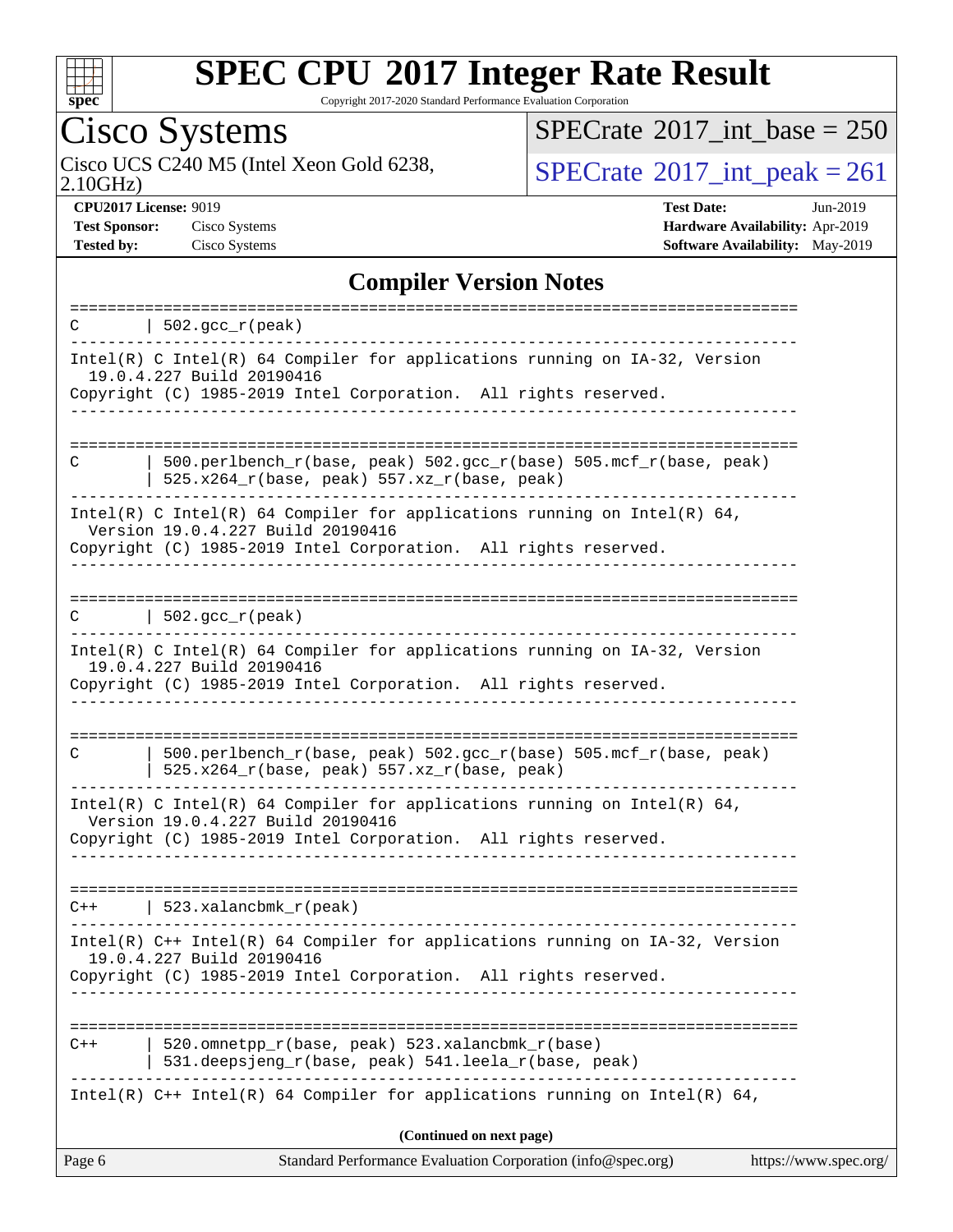

Copyright 2017-2020 Standard Performance Evaluation Corporation

## Cisco Systems

 $SPECrate$ <sup>®</sup>[2017\\_int\\_base =](http://www.spec.org/auto/cpu2017/Docs/result-fields.html#SPECrate2017intbase) 250

Cisco UCS C240 M5 (Intel Xeon Gold 6238,  $\sum_{10 \text{GHz}} 10 \text{GHz}$ )

2.10GHz)

**[CPU2017 License:](http://www.spec.org/auto/cpu2017/Docs/result-fields.html#CPU2017License)** 9019 **[Test Date:](http://www.spec.org/auto/cpu2017/Docs/result-fields.html#TestDate)** Jun-2019 **[Test Sponsor:](http://www.spec.org/auto/cpu2017/Docs/result-fields.html#TestSponsor)** Cisco Systems **[Hardware Availability:](http://www.spec.org/auto/cpu2017/Docs/result-fields.html#HardwareAvailability)** Apr-2019 **[Tested by:](http://www.spec.org/auto/cpu2017/Docs/result-fields.html#Testedby)** Cisco Systems **[Software Availability:](http://www.spec.org/auto/cpu2017/Docs/result-fields.html#SoftwareAvailability)** May-2019

#### **[Compiler Version Notes \(Continued\)](http://www.spec.org/auto/cpu2017/Docs/result-fields.html#CompilerVersionNotes)**

| Version 19.0.4.227 Build 20190416<br>Copyright (C) 1985-2019 Intel Corporation. All rights reserved.                                                                                   |
|----------------------------------------------------------------------------------------------------------------------------------------------------------------------------------------|
| $C++$   523.xalancbmk $r(\text{peak})$                                                                                                                                                 |
| Intel(R) $C++$ Intel(R) 64 Compiler for applications running on $IA-32$ , Version<br>19.0.4.227 Build 20190416<br>Copyright (C) 1985-2019 Intel Corporation. All rights reserved.      |
| 520.omnetpp $r(base, peak)$ 523.xalancbmk $r(base)$<br>$C++$<br>531.deepsjeng_r(base, peak) 541.leela_r(base, peak)                                                                    |
| Intel(R) $C++$ Intel(R) 64 Compiler for applications running on Intel(R) 64,<br>Version 19.0.4.227 Build 20190416<br>Copyright (C) 1985-2019 Intel Corporation. All rights reserved.   |
| Fortran   548.exchange2 $r(base, peak)$                                                                                                                                                |
| Intel(R) Fortran Intel(R) 64 Compiler for applications running on Intel(R)<br>64, Version 19.0.4.227 Build 20190416<br>Copyright (C) 1985-2019 Intel Corporation. All rights reserved. |

### **[Base Compiler Invocation](http://www.spec.org/auto/cpu2017/Docs/result-fields.html#BaseCompilerInvocation)**

[C benchmarks](http://www.spec.org/auto/cpu2017/Docs/result-fields.html#Cbenchmarks): [icc -m64 -std=c11](http://www.spec.org/cpu2017/results/res2019q3/cpu2017-20190625-15896.flags.html#user_CCbase_intel_icc_64bit_c11_33ee0cdaae7deeeab2a9725423ba97205ce30f63b9926c2519791662299b76a0318f32ddfffdc46587804de3178b4f9328c46fa7c2b0cd779d7a61945c91cd35)

[C++ benchmarks:](http://www.spec.org/auto/cpu2017/Docs/result-fields.html#CXXbenchmarks) [icpc -m64](http://www.spec.org/cpu2017/results/res2019q3/cpu2017-20190625-15896.flags.html#user_CXXbase_intel_icpc_64bit_4ecb2543ae3f1412ef961e0650ca070fec7b7afdcd6ed48761b84423119d1bf6bdf5cad15b44d48e7256388bc77273b966e5eb805aefd121eb22e9299b2ec9d9)

[Fortran benchmarks](http://www.spec.org/auto/cpu2017/Docs/result-fields.html#Fortranbenchmarks): [ifort -m64](http://www.spec.org/cpu2017/results/res2019q3/cpu2017-20190625-15896.flags.html#user_FCbase_intel_ifort_64bit_24f2bb282fbaeffd6157abe4f878425411749daecae9a33200eee2bee2fe76f3b89351d69a8130dd5949958ce389cf37ff59a95e7a40d588e8d3a57e0c3fd751)

## **[Base Portability Flags](http://www.spec.org/auto/cpu2017/Docs/result-fields.html#BasePortabilityFlags)**

500.perlbench\_r: [-DSPEC\\_LP64](http://www.spec.org/cpu2017/results/res2019q3/cpu2017-20190625-15896.flags.html#b500.perlbench_r_basePORTABILITY_DSPEC_LP64) [-DSPEC\\_LINUX\\_X64](http://www.spec.org/cpu2017/results/res2019q3/cpu2017-20190625-15896.flags.html#b500.perlbench_r_baseCPORTABILITY_DSPEC_LINUX_X64)

**(Continued on next page)**

Page 7 Standard Performance Evaluation Corporation [\(info@spec.org\)](mailto:info@spec.org) <https://www.spec.org/>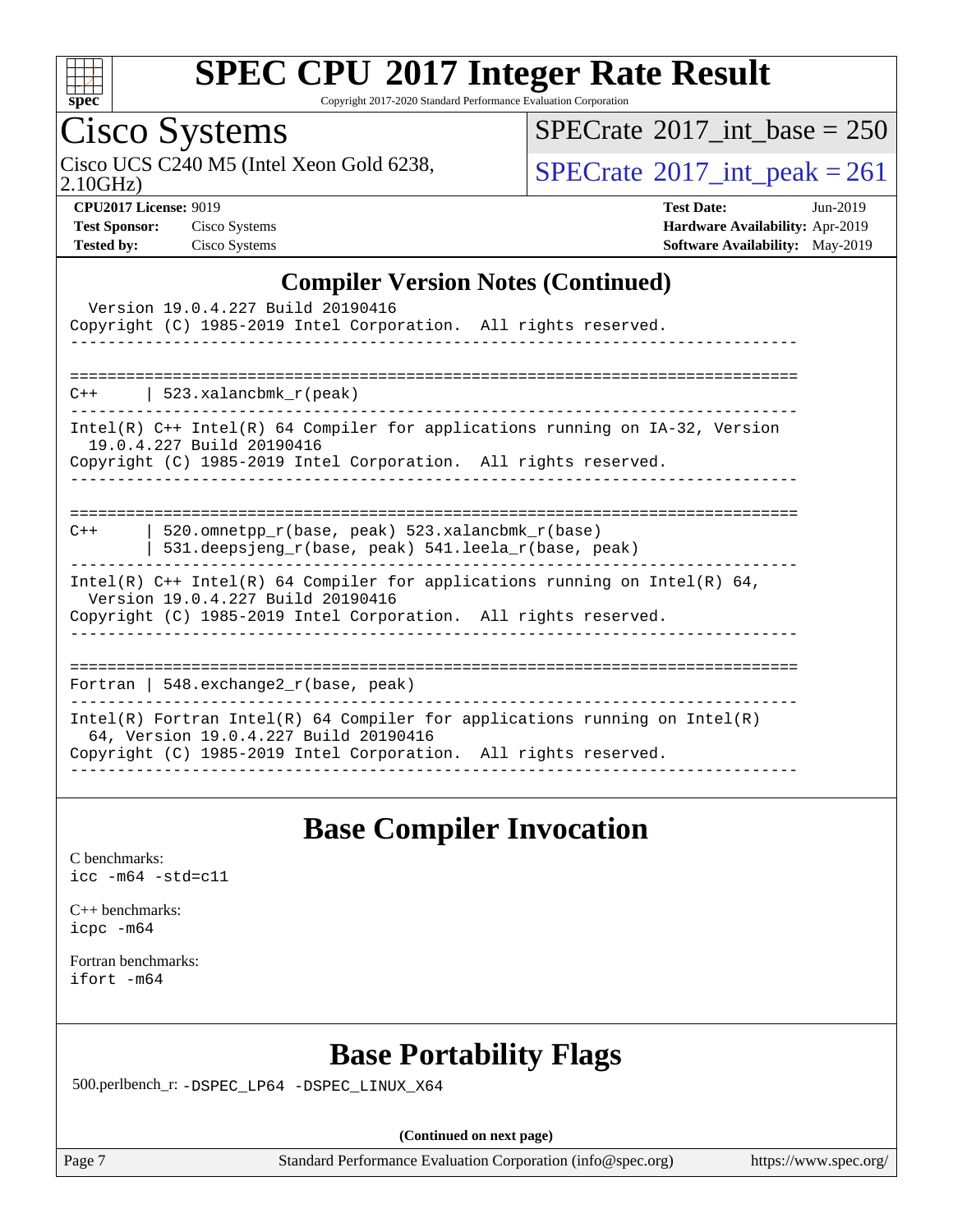

Copyright 2017-2020 Standard Performance Evaluation Corporation

## Cisco Systems

2.10GHz)

 $SPECTate@2017_int\_base = 250$ 

Cisco UCS C240 M5 (Intel Xeon Gold 6238,  $\vert$ [SPECrate](http://www.spec.org/auto/cpu2017/Docs/result-fields.html#SPECrate2017intpeak)®[2017\\_int\\_peak = 2](http://www.spec.org/auto/cpu2017/Docs/result-fields.html#SPECrate2017intpeak)61

**[CPU2017 License:](http://www.spec.org/auto/cpu2017/Docs/result-fields.html#CPU2017License)** 9019 **[Test Date:](http://www.spec.org/auto/cpu2017/Docs/result-fields.html#TestDate)** Jun-2019 **[Test Sponsor:](http://www.spec.org/auto/cpu2017/Docs/result-fields.html#TestSponsor)** Cisco Systems **[Hardware Availability:](http://www.spec.org/auto/cpu2017/Docs/result-fields.html#HardwareAvailability)** Apr-2019 **[Tested by:](http://www.spec.org/auto/cpu2017/Docs/result-fields.html#Testedby)** Cisco Systems **[Software Availability:](http://www.spec.org/auto/cpu2017/Docs/result-fields.html#SoftwareAvailability)** May-2019

## **[Base Portability Flags \(Continued\)](http://www.spec.org/auto/cpu2017/Docs/result-fields.html#BasePortabilityFlags)**

 502.gcc\_r: [-DSPEC\\_LP64](http://www.spec.org/cpu2017/results/res2019q3/cpu2017-20190625-15896.flags.html#suite_basePORTABILITY502_gcc_r_DSPEC_LP64) 505.mcf\_r: [-DSPEC\\_LP64](http://www.spec.org/cpu2017/results/res2019q3/cpu2017-20190625-15896.flags.html#suite_basePORTABILITY505_mcf_r_DSPEC_LP64) 520.omnetpp\_r: [-DSPEC\\_LP64](http://www.spec.org/cpu2017/results/res2019q3/cpu2017-20190625-15896.flags.html#suite_basePORTABILITY520_omnetpp_r_DSPEC_LP64) 523.xalancbmk\_r: [-DSPEC\\_LP64](http://www.spec.org/cpu2017/results/res2019q3/cpu2017-20190625-15896.flags.html#suite_basePORTABILITY523_xalancbmk_r_DSPEC_LP64) [-DSPEC\\_LINUX](http://www.spec.org/cpu2017/results/res2019q3/cpu2017-20190625-15896.flags.html#b523.xalancbmk_r_baseCXXPORTABILITY_DSPEC_LINUX) 525.x264\_r: [-DSPEC\\_LP64](http://www.spec.org/cpu2017/results/res2019q3/cpu2017-20190625-15896.flags.html#suite_basePORTABILITY525_x264_r_DSPEC_LP64) 531.deepsjeng\_r: [-DSPEC\\_LP64](http://www.spec.org/cpu2017/results/res2019q3/cpu2017-20190625-15896.flags.html#suite_basePORTABILITY531_deepsjeng_r_DSPEC_LP64) 541.leela\_r: [-DSPEC\\_LP64](http://www.spec.org/cpu2017/results/res2019q3/cpu2017-20190625-15896.flags.html#suite_basePORTABILITY541_leela_r_DSPEC_LP64) 548.exchange2\_r: [-DSPEC\\_LP64](http://www.spec.org/cpu2017/results/res2019q3/cpu2017-20190625-15896.flags.html#suite_basePORTABILITY548_exchange2_r_DSPEC_LP64) 557.xz\_r: [-DSPEC\\_LP64](http://www.spec.org/cpu2017/results/res2019q3/cpu2017-20190625-15896.flags.html#suite_basePORTABILITY557_xz_r_DSPEC_LP64)

## **[Base Optimization Flags](http://www.spec.org/auto/cpu2017/Docs/result-fields.html#BaseOptimizationFlags)**

#### [C benchmarks](http://www.spec.org/auto/cpu2017/Docs/result-fields.html#Cbenchmarks):

```
-Wl,-z,muldefs -xCORE-AVX512 -ipo -O3 -no-prec-div
-qopt-mem-layout-trans=4
-L/usr/local/IntelCompiler19/compilers_and_libraries_2019.4.227/linux/compiler/lib/intel64
-lqkmalloc
```
#### [C++ benchmarks](http://www.spec.org/auto/cpu2017/Docs/result-fields.html#CXXbenchmarks):

```
-Wl,-z,muldefs -xCORE-AVX512 -ipo -O3 -no-prec-div
-qopt-mem-layout-trans=4
-L/usr/local/IntelCompiler19/compilers_and_libraries_2019.4.227/linux/compiler/lib/intel64
-lqkmalloc
```
#### [Fortran benchmarks](http://www.spec.org/auto/cpu2017/Docs/result-fields.html#Fortranbenchmarks):

```
-Wl,-z,muldefs -xCORE-AVX512 -ipo -O3 -no-prec-div
-qopt-mem-layout-trans=4 -nostandard-realloc-lhs -align array32byte
-L/usr/local/IntelCompiler19/compilers_and_libraries_2019.4.227/linux/compiler/lib/intel64
-lqkmalloc
```
## **[Peak Compiler Invocation](http://www.spec.org/auto/cpu2017/Docs/result-fields.html#PeakCompilerInvocation)**

[C benchmarks \(except as noted below\)](http://www.spec.org/auto/cpu2017/Docs/result-fields.html#Cbenchmarksexceptasnotedbelow): [icc -m64 -std=c11](http://www.spec.org/cpu2017/results/res2019q3/cpu2017-20190625-15896.flags.html#user_CCpeak_intel_icc_64bit_c11_33ee0cdaae7deeeab2a9725423ba97205ce30f63b9926c2519791662299b76a0318f32ddfffdc46587804de3178b4f9328c46fa7c2b0cd779d7a61945c91cd35)

502.gcc\_r: [icc -m32 -std=c11 -L/usr/local/IntelCompiler19/compilers\\_and\\_libraries\\_2019.4.227/linux/compiler/lib/ia32\\_lin](http://www.spec.org/cpu2017/results/res2019q3/cpu2017-20190625-15896.flags.html#user_peakCCLD502_gcc_r_intel_icc_38a193a897536fa645efb1dc6ac2bea2bddbbe56f130e144a606d1b2649003f27c79f8814020c1f9355cbbf0d7ab0d194a7a979ee1e2a95641bbb8cf571aac7b)

#### [C++ benchmarks \(except as noted below\)](http://www.spec.org/auto/cpu2017/Docs/result-fields.html#CXXbenchmarksexceptasnotedbelow): [icpc -m64](http://www.spec.org/cpu2017/results/res2019q3/cpu2017-20190625-15896.flags.html#user_CXXpeak_intel_icpc_64bit_4ecb2543ae3f1412ef961e0650ca070fec7b7afdcd6ed48761b84423119d1bf6bdf5cad15b44d48e7256388bc77273b966e5eb805aefd121eb22e9299b2ec9d9)

523.xalancbmk\_r: [icpc -m32 -L/usr/local/IntelCompiler19/compilers\\_and\\_libraries\\_2019.4.227/linux/compiler/lib/ia32\\_lin](http://www.spec.org/cpu2017/results/res2019q3/cpu2017-20190625-15896.flags.html#user_peakCXXLD523_xalancbmk_r_intel_icpc_840f965b38320ad10acba6032d6ca4c816e722c432c250f3408feae347068ba449f694544a48cf12cd3bde3495e328e6747ab0f629c2925d3062e2ee144af951)

**(Continued on next page)**

Page 8 Standard Performance Evaluation Corporation [\(info@spec.org\)](mailto:info@spec.org) <https://www.spec.org/>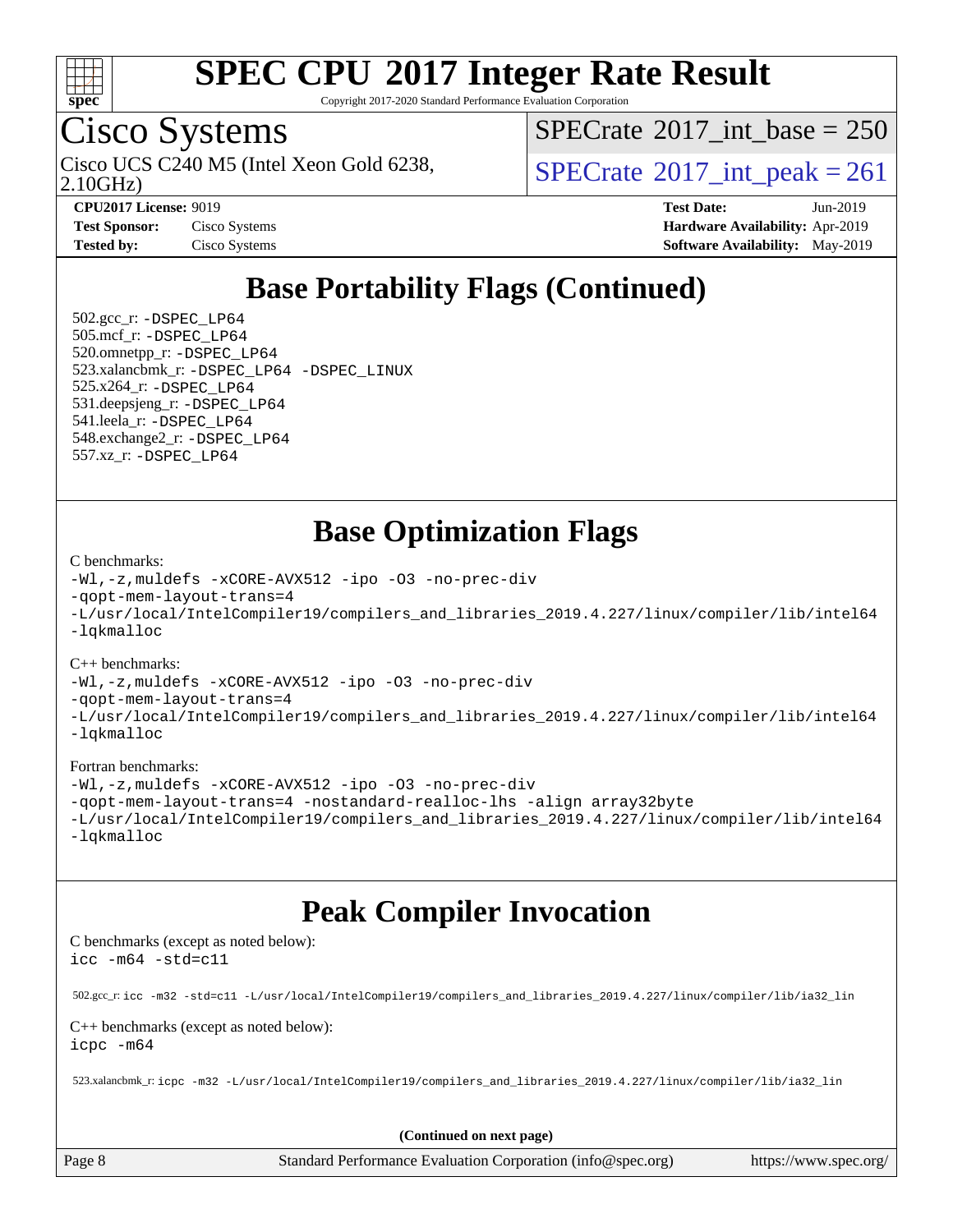

Copyright 2017-2020 Standard Performance Evaluation Corporation

## Cisco Systems

 $SPECTate@2017_int\_base = 250$ 

Cisco UCS C240 M5 (Intel Xeon Gold 6238,  $\vert$ [SPECrate](http://www.spec.org/auto/cpu2017/Docs/result-fields.html#SPECrate2017intpeak)®[2017\\_int\\_peak = 2](http://www.spec.org/auto/cpu2017/Docs/result-fields.html#SPECrate2017intpeak)61

2.10GHz)

**[CPU2017 License:](http://www.spec.org/auto/cpu2017/Docs/result-fields.html#CPU2017License)** 9019 **[Test Date:](http://www.spec.org/auto/cpu2017/Docs/result-fields.html#TestDate)** Jun-2019 **[Test Sponsor:](http://www.spec.org/auto/cpu2017/Docs/result-fields.html#TestSponsor)** Cisco Systems **[Hardware Availability:](http://www.spec.org/auto/cpu2017/Docs/result-fields.html#HardwareAvailability)** Apr-2019 **[Tested by:](http://www.spec.org/auto/cpu2017/Docs/result-fields.html#Testedby)** Cisco Systems **[Software Availability:](http://www.spec.org/auto/cpu2017/Docs/result-fields.html#SoftwareAvailability)** May-2019

## **[Peak Compiler Invocation \(Continued\)](http://www.spec.org/auto/cpu2017/Docs/result-fields.html#PeakCompilerInvocation)**

[Fortran benchmarks](http://www.spec.org/auto/cpu2017/Docs/result-fields.html#Fortranbenchmarks):

[ifort -m64](http://www.spec.org/cpu2017/results/res2019q3/cpu2017-20190625-15896.flags.html#user_FCpeak_intel_ifort_64bit_24f2bb282fbaeffd6157abe4f878425411749daecae9a33200eee2bee2fe76f3b89351d69a8130dd5949958ce389cf37ff59a95e7a40d588e8d3a57e0c3fd751)

### **[Peak Portability Flags](http://www.spec.org/auto/cpu2017/Docs/result-fields.html#PeakPortabilityFlags)**

 500.perlbench\_r: [-DSPEC\\_LP64](http://www.spec.org/cpu2017/results/res2019q3/cpu2017-20190625-15896.flags.html#b500.perlbench_r_peakPORTABILITY_DSPEC_LP64) [-DSPEC\\_LINUX\\_X64](http://www.spec.org/cpu2017/results/res2019q3/cpu2017-20190625-15896.flags.html#b500.perlbench_r_peakCPORTABILITY_DSPEC_LINUX_X64) 502.gcc\_r: [-D\\_FILE\\_OFFSET\\_BITS=64](http://www.spec.org/cpu2017/results/res2019q3/cpu2017-20190625-15896.flags.html#user_peakPORTABILITY502_gcc_r_file_offset_bits_64_5ae949a99b284ddf4e95728d47cb0843d81b2eb0e18bdfe74bbf0f61d0b064f4bda2f10ea5eb90e1dcab0e84dbc592acfc5018bc955c18609f94ddb8d550002c) 505.mcf\_r: [-DSPEC\\_LP64](http://www.spec.org/cpu2017/results/res2019q3/cpu2017-20190625-15896.flags.html#suite_peakPORTABILITY505_mcf_r_DSPEC_LP64) 520.omnetpp\_r: [-DSPEC\\_LP64](http://www.spec.org/cpu2017/results/res2019q3/cpu2017-20190625-15896.flags.html#suite_peakPORTABILITY520_omnetpp_r_DSPEC_LP64) 523.xalancbmk\_r: [-D\\_FILE\\_OFFSET\\_BITS=64](http://www.spec.org/cpu2017/results/res2019q3/cpu2017-20190625-15896.flags.html#user_peakPORTABILITY523_xalancbmk_r_file_offset_bits_64_5ae949a99b284ddf4e95728d47cb0843d81b2eb0e18bdfe74bbf0f61d0b064f4bda2f10ea5eb90e1dcab0e84dbc592acfc5018bc955c18609f94ddb8d550002c) [-DSPEC\\_LINUX](http://www.spec.org/cpu2017/results/res2019q3/cpu2017-20190625-15896.flags.html#b523.xalancbmk_r_peakCXXPORTABILITY_DSPEC_LINUX) 525.x264\_r: [-DSPEC\\_LP64](http://www.spec.org/cpu2017/results/res2019q3/cpu2017-20190625-15896.flags.html#suite_peakPORTABILITY525_x264_r_DSPEC_LP64) 531.deepsjeng\_r: [-DSPEC\\_LP64](http://www.spec.org/cpu2017/results/res2019q3/cpu2017-20190625-15896.flags.html#suite_peakPORTABILITY531_deepsjeng_r_DSPEC_LP64) 541.leela\_r: [-DSPEC\\_LP64](http://www.spec.org/cpu2017/results/res2019q3/cpu2017-20190625-15896.flags.html#suite_peakPORTABILITY541_leela_r_DSPEC_LP64) 548.exchange2\_r: [-DSPEC\\_LP64](http://www.spec.org/cpu2017/results/res2019q3/cpu2017-20190625-15896.flags.html#suite_peakPORTABILITY548_exchange2_r_DSPEC_LP64) 557.xz\_r: [-DSPEC\\_LP64](http://www.spec.org/cpu2017/results/res2019q3/cpu2017-20190625-15896.flags.html#suite_peakPORTABILITY557_xz_r_DSPEC_LP64)

## **[Peak Optimization Flags](http://www.spec.org/auto/cpu2017/Docs/result-fields.html#PeakOptimizationFlags)**

[C benchmarks](http://www.spec.org/auto/cpu2017/Docs/result-fields.html#Cbenchmarks):

```
 500.perlbench_r: -Wl,-z,muldefs -prof-gen(pass 1) -prof-use(pass 2) -ipo
-xCORE-AVX512 -O3 -no-prec-div -qopt-mem-layout-trans=4
-fno-strict-overflow
-L/usr/local/IntelCompiler19/compilers_and_libraries_2019.4.227/linux/compiler/lib/intel64
-lqkmalloc
 502.gcc_r: -Wl,-z,muldefs -prof-gen(pass 1) -prof-use(pass 2) -ipo
-xCORE-AVX512 -O3 -no-prec-div -qopt-mem-layout-trans=4
-L/usr/local/je5.0.1-32/lib -ljemalloc
 505.mcf_r: -Wl,-z,muldefs -xCORE-AVX512 -ipo -O3 -no-prec-div
-qopt-mem-layout-trans=4
-L/usr/local/IntelCompiler19/compilers_and_libraries_2019.4.227/linux/compiler/lib/intel64
-lqkmalloc
 525.x264_r: -Wl,-z,muldefs -xCORE-AVX512 -ipo -O3 -no-prec-div
-qopt-mem-layout-trans=4 -fno-alias
-L/usr/local/IntelCompiler19/compilers_and_libraries_2019.4.227/linux/compiler/lib/intel64
-lqkmalloc
 557.xz_r: Same as 505.mcf_r
                                      (Continued on next page)
```